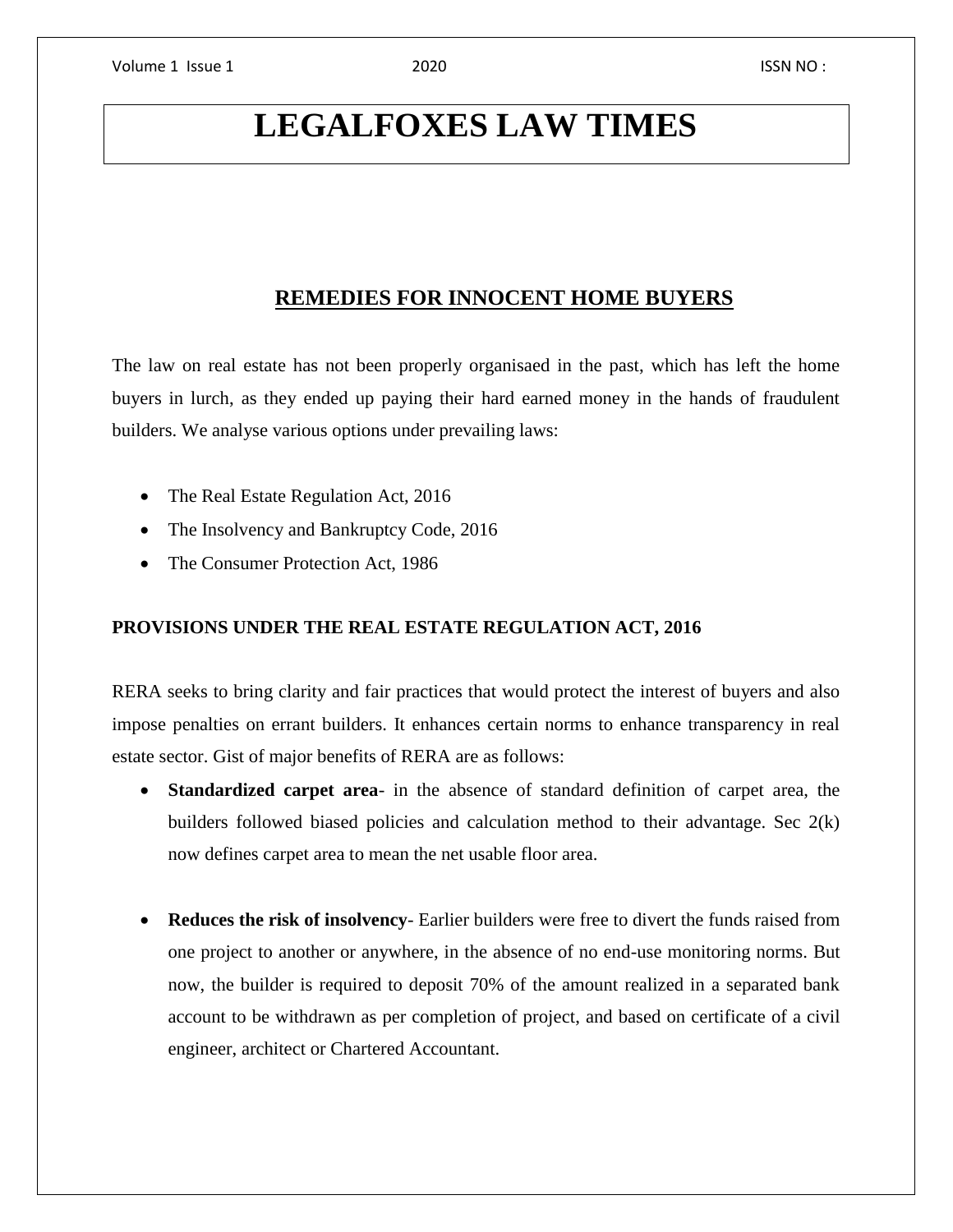Volume 1 Issue 1 2020 **ISSN NO**:

 $\overline{\phantom{a}}$ 

 **Rights in case of defected possession** – in case of any structural defect or any defect in workmanship, quality, provisions or service is discovered within 5 years after the possession, such defect will be rectified by the builder at no extra cost within 30 days. Similarly, buyers have been given rights in case of false promises leading to refund  $+$ interest and compensation.

### **PROVISIONS UNDER THE INSOLVENCY AND BANKRUPTCY CODE, 2016**

Under the code the creditors are categorized into two types: **Financial** or **Operational**. Financial creditors includes person who have lent money to the debtor against the payment of interest, whereas Operational Creditors includes person who have established certain types of relationship with the debtor company such as the provision of goods and services, employment or Govt. dues. Therefore prior to the amendment "Home buyers" were treated as an orphan as, they were considered to be neither financial creditors nor operational creditors. The delay or default could however be intentional or unintentional such as funding issues, demand and supply situation, developer's negligence, delay in land clearance, labour availability, ground water, land. Now after this amendment, the allottee $<sup>1</sup>$  of home buyers are termed as Financial Creditors.</sup>

The sums paid by the Home Buyers to a builder will be considered as **financial debt**. This enables home buyers to file petition u/s 7 of the code to start insolvency proceedings against a defaulting builder company. Further, according to section 238 of the IBC, if there is any inconsistency between IBC and another law then the IBC will prevail. In the light of same provision both the enactments i.e. RERA and IBC shall be read harmoniously to provide relief to the homebuyers and in case of inconsistency, IBC shall prevail over RERA enabling the homebuyers to approach NCLT without any hesitation.

#### **PROVISIONS UNDER THE CONSUMER PROTECTION ACT, 1986**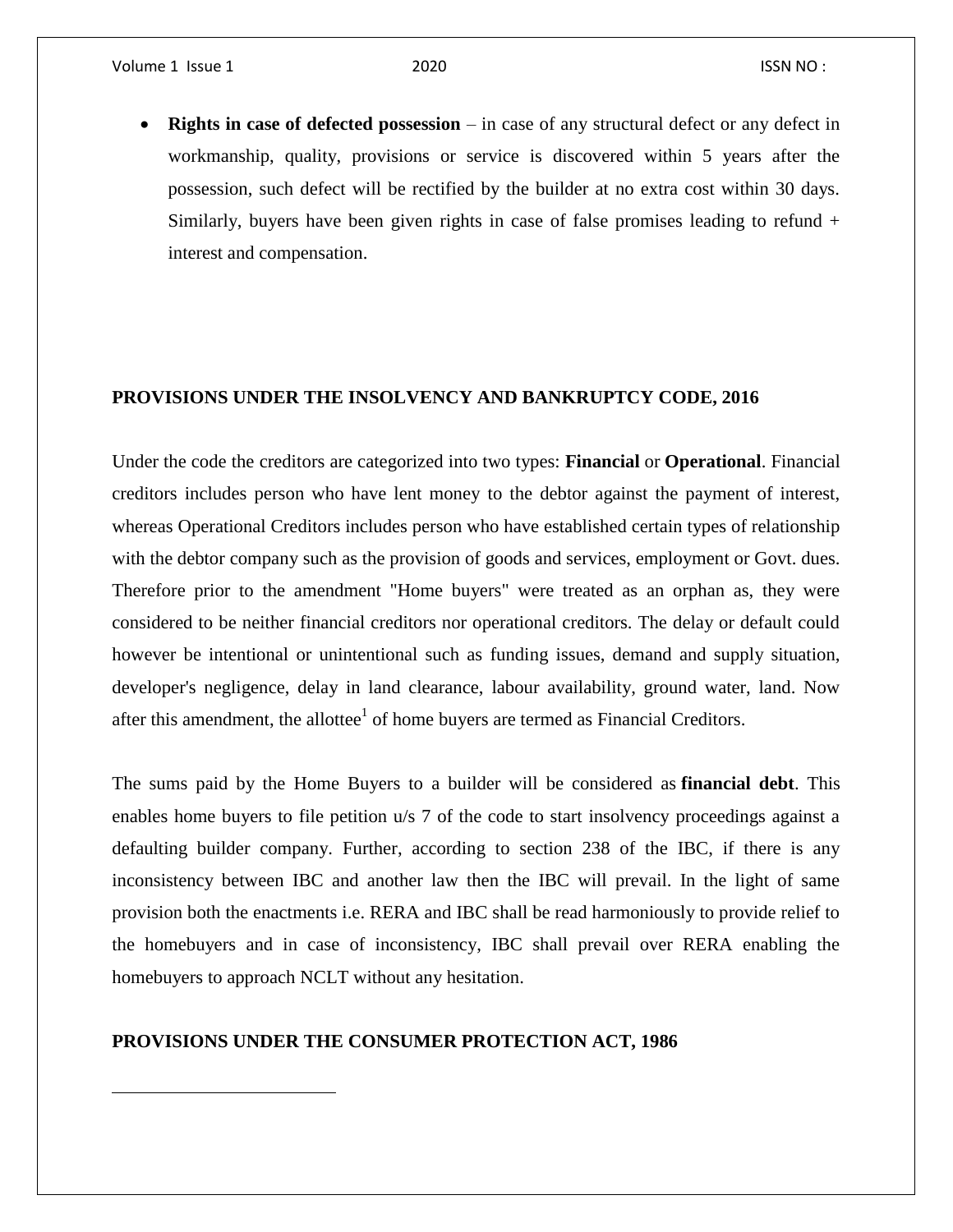The widely used Consumer Protection Act had been best choice for the consumers to seek redressal of their disputes. However, the pecuniary jurisdiction has always been a matter of debate. Sometimes consumer courts were found to be highly burdened with the complaints, resulting into unreasonable delay in disposal of complaints. This delay has not encouraged consumers to take up their disputes. The tendency of consumers is that whenever there is any urgency there must be fast remedy. The delay practice has made consumer courts at par with the civil courts. The object of creating special forum under special law has been defeated. Under the law exploring multiple options at a same time is not allowed, unless the additional remedy is a criminal proceeding starting from registration of FIR against the respondent for having committed a criminal offence.

**Pecuniary jurisdiction:** District commission will have jurisdiction over the cases where the value of goods and services and the compensation claimed does not exceed Rs. 20 lakhs. State Commission shall have jurisdiction if value exceeds Rs. 20 lakhs but does not exceed 1 crore<sup>2</sup>. The National Commission will have jurisdiction where value exceeds Rs. 1 Crore.<sup>3</sup> However, with the amended Act, the jurisdiction has increased to Rs. 1 Crore, and 10 Crore as against Rs. 20 lakhs and Rs. 1 Crore respectively.

#### **Arbitration: An alternative**

The consumers, particularly the home buyers started looking at arbitration as an alternative remedy. Arbitration is certainly a fast remedy and has proved to be effective in most of the cases. But in respect to disputes of home buyers, the arbitration clause is so twisted in favour of builders that the innocent home buyers cannot have say in appointment of arbitrator. The builders will usually appoint an arbitrator of their own choice; hence the controlling power is vested with the builder. Although, there has been an amendment in the Arbitration Act, 2015. The amendment has inserted  $7<sup>th</sup>$  schedule which specifically prohibits appointment of related party as Arbitrator. So, be careful while drafting such clauses on Arbitration so that the contract

l

<sup>&</sup>lt;sup>2</sup> Section 17, Consumer Protection Act, 1986.

 $3$  Section 21, Consumer Protection Act, 1986.